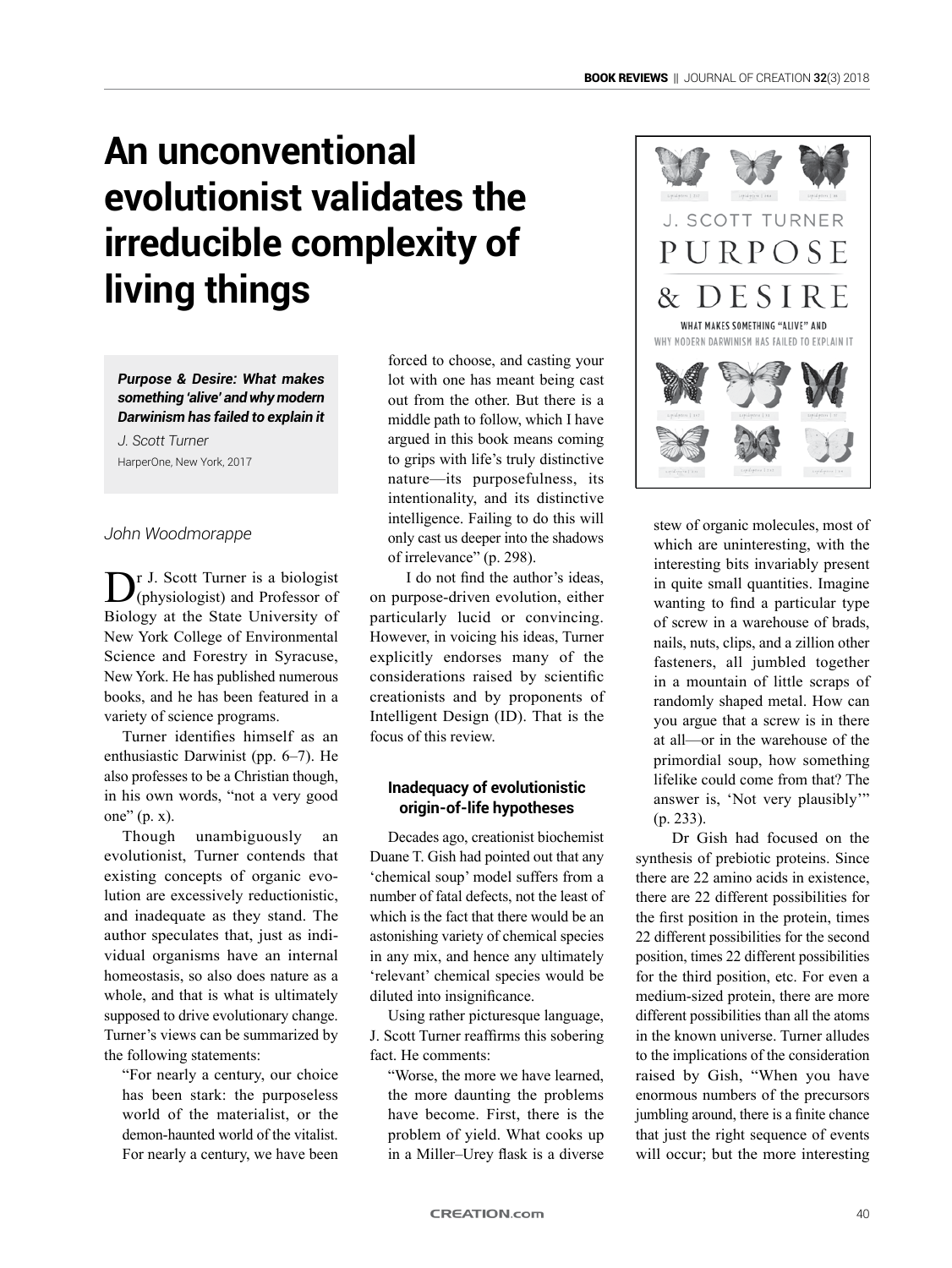the desired product is, the smaller the chances of it arising spontaneously" (p. 233).

#### **Clay-crystal magic to the rescue?**

Author Turner tries to get around the problem of the origin of life by dusting off the clay-crystal hypothesis for the origin of life, advocated by Scottish chemist A. Graham Cairns-Smith (1931–2016). Clay minerals, like all minerals, serve as templates for the growth of like-shaped minerals. Thus, in a sense, clay crystals can already naturally 'reproduce' by virtue of being crystals. They supposedly could be subjected to 'natural selection' based on their catalytic capability (that is, their presumed ability to 'devour' less-catalytic crystals, thereby driving the latter to extinction). According to the scenario—and I stress the word scenario—these super-catalytic crystals could successively grow more complex as a result of continued natural selection. Finally—lo and behold—a living thing would emerge. What's more, the carbon that is part of this primitive carbon-silicate life would literally take on a life of its own. That is, it would 'kick away' the silicate scaffold, and so we would be left only with the kind of all-carbon-based life with which we are familiar. He admits: "It's a crazy idea, but as is sometimes said, it may be just crazy enough to be true" (p. 240). But so can little green men on Mars. Turner, like Cairns-Smith, was driven to this 'crazy idea' simply because all other chemical evolutionary scenarios are even more chemically preposterous.

Turner does not address a fundamental question. If clay crystals themselves naturally become the objects of natural selection according to their catalytic abilities, then why aren't our soils readily dominated by clay crystals that have fantastic catalytic capabilities?

#### **'Laboratory-made life', if anything, supports special creation, not evolution**

Although a committed evolutionist, Turner echoes creationists as he discusses the imagined as well as actual significance of Synthia, the first 'synthetic organism'. He quips:

"The logic is familiar: if scientists can make life in the laboratory, this must prove that life could have originated from just the right chemistry, thereby proving that life needn't come from the hand of God. In our modern secular culture, this has sometimes emboldened the nonbeliever to smite the creationist, and with unseemly glee. The biblical injunction to be mindful of the plank in one's own eye (Matt. 7:3–5) is germane here, for Synthia presents an uncomfortable paradox for our atheist friends to contemplate. We might call it the 'hands-of-the-scientist-god' paradox. Synthia carried a price tag of about \$40 million. This money supported the numerous scientists, managers, and technicians involved, along with the highly sophisticated machinery and organizational infrastructure they needed to do their work. In short, Synthia was the collective product of the intelligence, foresight, and drive of everyone who worked to bring her into being. *The paradox is that none of this even slightly undermines the creationist argument for the origin of life; it strengthens it* [emphasis added]" (p. 227).

As if to rub-it-in to the evolutionist scoffer, Turner continues: "Actual life did not need the JCVI [J. Craig Venter Institute] to come into being, after all, nor any of its scientists, not any of its sophisticated machines, nor any of its already-existing microbial helpers: it came about entirely on its own. How did *that* happen? If Craig Venter needed a platoon of the smartest people in the world to cobble together a poor imitation of life, just imagine the intelligent force that had to have brought the original into being! [emphasis in original]" (p. 227).

# **Confessed irreducible complexity: DNA requires proteins, and proteins require DNA**

Turner comments:

"Metabolism, to be more than mere chemistry, must be highly ordered, reliable, and reproducible. Bringing this orderliness reliably into being requires a high degree of specification, which must somehow be



**Figure 1.** Accidental differences in the DNA molecules are supposed to cause evolutionary differentiation. But how did DNA originate in the first place? And which came first, the DNA that specifies protein sequence, or the protein sequence that is necessary to synthesize the DNA?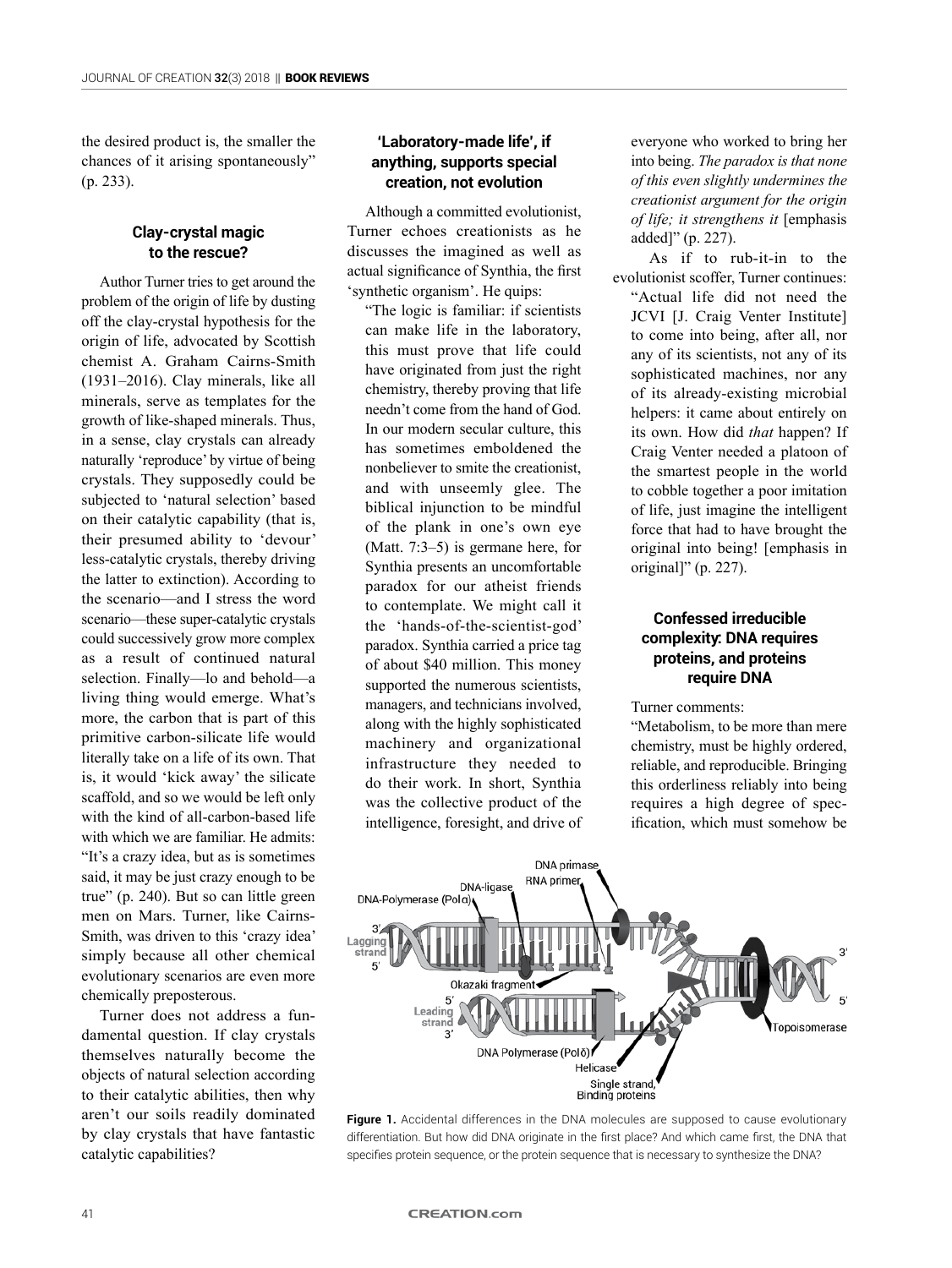inherent in any presumptive living system. Currently we think this specification inheres in replicators, in specific sequence codes of nucleotides in DNA that speicify sequences of amino acids in proteins. So far, so good, but when we ask from where the replicators themselves come, things begin to loop around on themselves. The replicability that underlies DNA's status as a repository of hereditary memory depends upon a host of metabolic processes specified by particular protein catalysts. Those protein catalysts would not exist, of course, without the replicable hereditary memory ... . The dilemma is obvious: each of the two necessary attributes of current life—heredity and metabolism must exist for the other to exist. It is impossible (deluded, actually) to imagine such an intertwined system coming together all at once, with no intelligence guiding it. Yet if we are to believe that original life was anything like current life, we must believe they somehow did precisely that. To use a loaded phrase, present life seems to be 'irreducibly complex'" (pp. 229–230; see figure 1).

# **Evolutionistic hostility to any hint of teleology**

Conventional evolutionistic thinking is not merely hostile to God: It is averse to *any* idea that deviates from strict materialism and chance. Turner makes this very clear: "It is a different story altogether when it comes to the problem of evolutionary adaptation. Speak of purpose and desire for evolutionary adaptation and you'll quickly be lumped in with the God-botherers and other intellectually malodorous tribes" (p. 71).

The author adds: "Modern evolutionism rejects this solution, not because it has been disproved, but because it is philosophically inconvenient" (p. 72).

# **Litigation and thought control: evolutionistic near-hysteria (the author's term) about Intelligent Design (ID)**

Turner continues to take his fellow evolutionists to task, in no uncertain terms, as he comments:

"Exhibit A on this score is the near-hysteria that recently gripped evolutionists worldwide over Intelligent Design theory (IDT). Looked at objectively, IDT is a rather harmless and benign resurgence of Neoplatonism. Yet it was commonly represented in the scientific 'community' as something akin to the Golden Horde storming the Gates of Vienna, with all the illiberal responses one expects in a community that perceives itself under siege. The controversy was more or less suppressed with a federal judge's 2005 ruling in Kitzmiller v. Dover that IDT is not science and therefore was proscribed from being taught in science classrooms. The irony of 'academic freedom' seeking protection behind a federal judge defining what science is was lost in the victorious celebrations that followed the ruling" (p. 262).

There are further implications to all of this. Many people, including wellmeaning Christians, have suggested that means other than persuasion (e.g. litigation) should not be attempted to try to 'force' creationism or ID into the classroom. Ironically, as Turner shows above, this consideration works both ways. Evolutionists have certainly been using means other than persuasion (e.g. litigation) to define-away ID as 'unscientific' and thereby to censor its presence in the classroom. (In the USA, the so-called American Civil Liberties Union watches, like a hawk, any hint of Christian expression in the public

school system, and instantly threatens litigation.)

#### **Natural selection is a tautology**

Many different authors have identified 'natural selection' as a tautology. It is an empty concept that effectively speaks of 'the survival of the survivors'. In addition, 'natural selection', at least in the Darwinian sense, confuses the 'survival of the fittest' (an obvious truism) with the *arrival* of the fittest (a speculative evolutionary inference).

Here is how Turner analyzes it:

"The problem: our current conception of this core evolutionary idea is essentially meaningless. What is adaptation? The product of natural selection! What is natural selection? The outcome of adaptation … the conclusion is a restatement of the premise, for example, 'it is what it is'" (p. 8).

# **The concept of exaptation is a multiplied form of evolutionary tautology**

The author discusses various evolutionary speculations on how avian flight is supposed to have evolved. According to one of them, feathers originally evolved so that the bird would have better heat balance. At some point, evolutionary processes co-opted the feathers for flight. According to some other ideas, feathers originally appeared in order to make the bird seem larger or more formidable.

Turner points out the fatal problem with this kind of thinking:

"If you think that this all sounds like special pleading and scenario spinning, you would be correct. For one thing, the concept of exaptation suffers from the same tautology that afflicts modern Darwinism. Where evolutionary adaptation is selection of genes that promote adaptation,